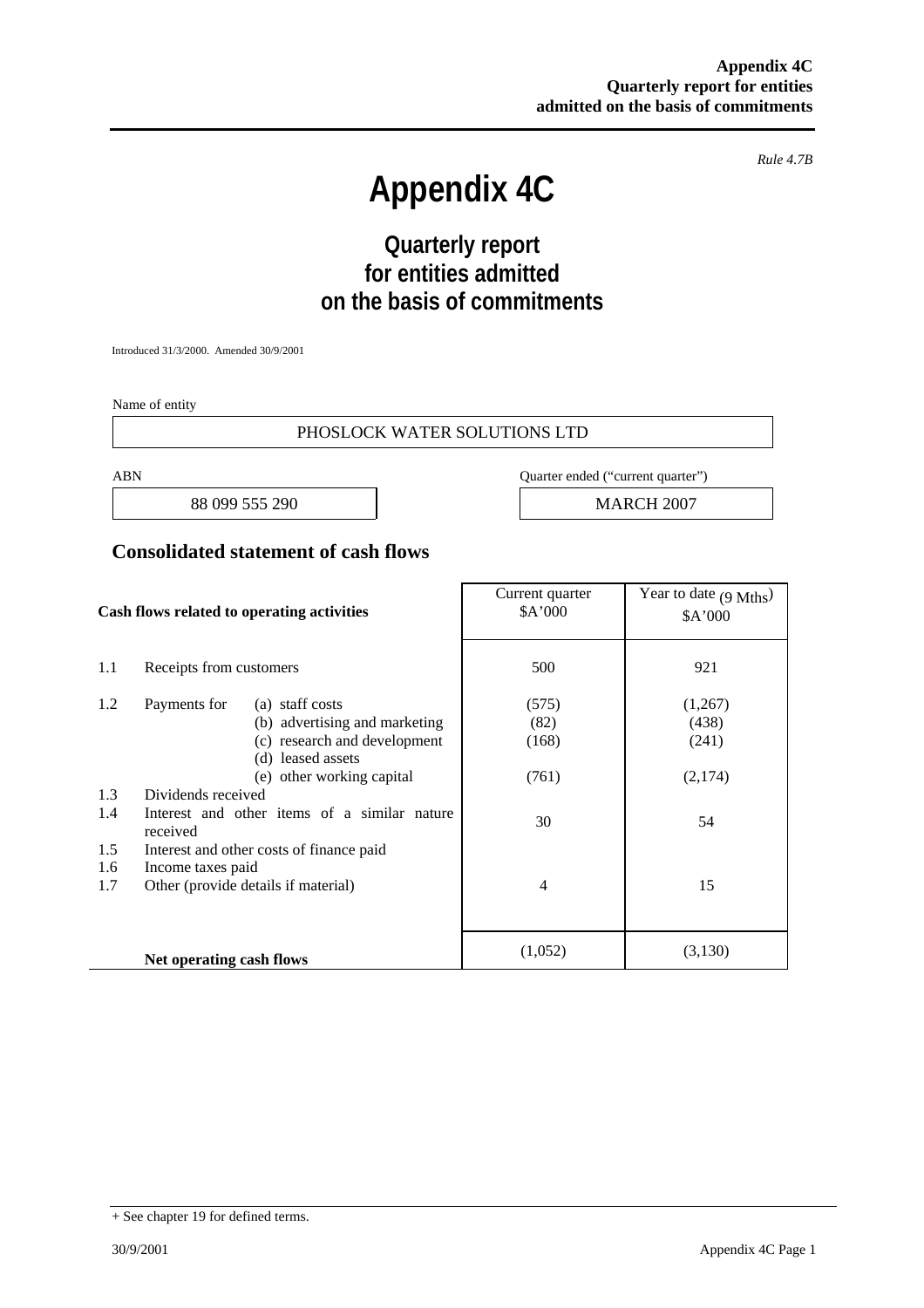|                              |                                                                                                                                                                                                                                | Current quarter<br>\$A'000 | Year to date $(9 \text{ Mths})$<br>\$A'000 |
|------------------------------|--------------------------------------------------------------------------------------------------------------------------------------------------------------------------------------------------------------------------------|----------------------------|--------------------------------------------|
| 1.8                          | Net operating cash flows (carried forward)                                                                                                                                                                                     | (1,052)                    | (3,130)                                    |
| 1.9                          | Cash flows related to investing activities<br>Payment for acquisition of:<br>(a) businesses (item 5)<br>(b) equity investments<br>(c) intellectual property<br>(d) physical non-current assets<br>(e) other non-current assets | (2)<br>(38)                | (90)<br>(260)                              |
| 1.10                         | Proceeds from disposal of:<br>(a) businesses (item 5)<br>(b) equity investments<br>(c) intellectual property<br>(d) physical non-current assets<br>(e) other non-current assets                                                | 8                          | 412                                        |
| 1.11<br>1.12<br>1.13         | Loans to other entities<br>Loans repaid by other entities<br>Other (provide details if material)                                                                                                                               |                            |                                            |
|                              | Net investing cash flows                                                                                                                                                                                                       | (32)                       | 62                                         |
| 1.14                         | Total operating and investing cash flows                                                                                                                                                                                       | (1,084)                    | (3,068)                                    |
| 1.15<br>1.16<br>1.17<br>1.18 | Cash flows related to financing activities<br>Proceeds from issues of shares, options, etc.<br>Proceeds from sale of forfeited shares<br>Proceeds from borrowings<br>Repayment of borrowings                                   | 754                        | 3,811                                      |
| 1.19<br>1.20                 | Dividends paid<br>Other – Capital raising costs                                                                                                                                                                                | (11)                       | (138)                                      |
|                              | Net financing cash flows                                                                                                                                                                                                       | 743                        | 3,673                                      |
|                              | Net increase (decrease) in cash held                                                                                                                                                                                           | (341)                      | 605                                        |
| 1.21<br>1.22                 | Cash at beginning of quarter/year to date<br>Exchange rate adjustments                                                                                                                                                         | 3,019<br>1                 | 2078<br>(4)                                |
| 1.23                         | Cash at end of quarter                                                                                                                                                                                                         | 2,679                      | 2,679                                      |

<sup>+</sup> See chapter 19 for defined terms.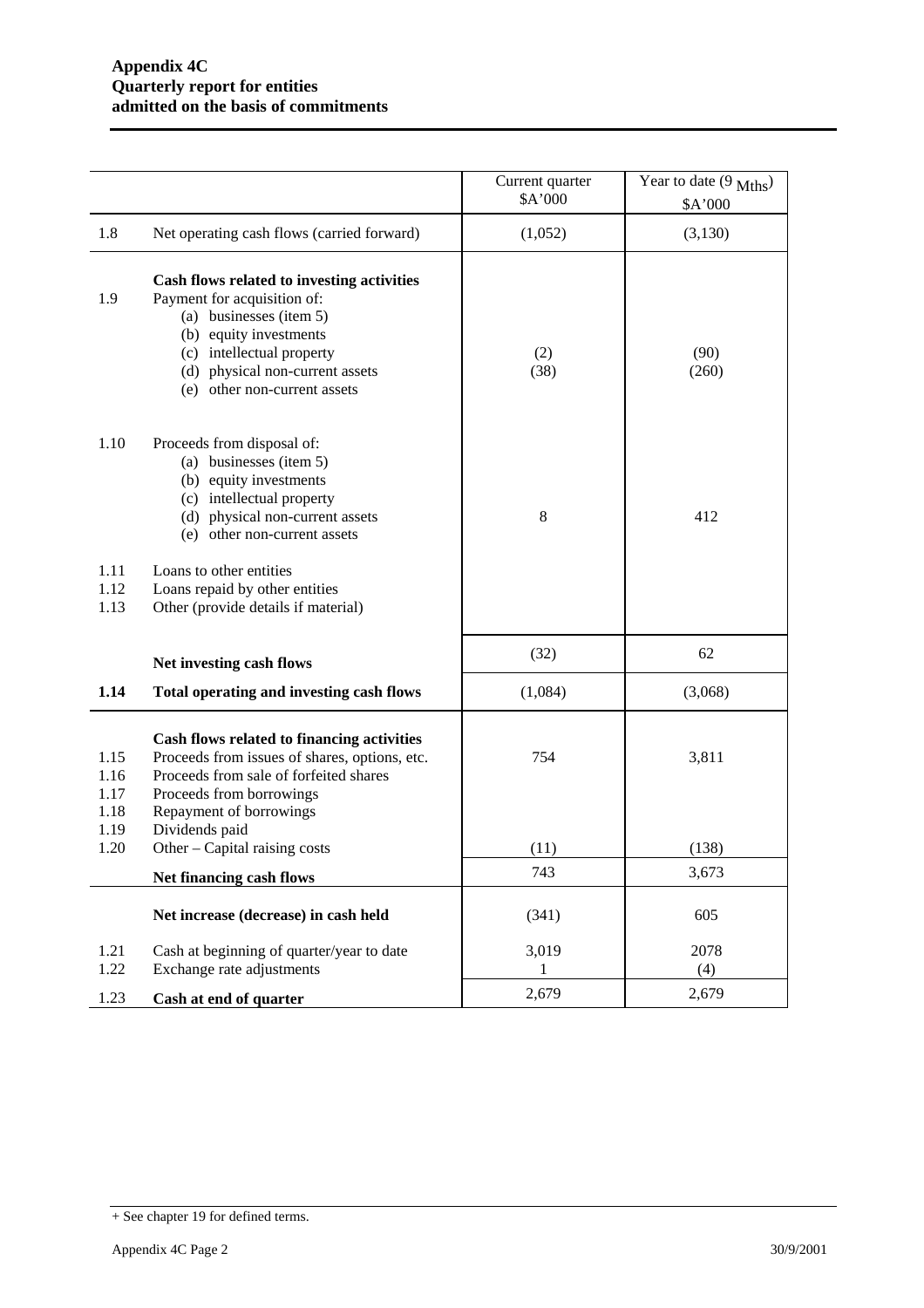### **Payments to directors of the entity and associates of the directors Payments to related entities of the entity and associates of the related entities**

|      |                                                                  | Current quarter<br>\$A'000 |
|------|------------------------------------------------------------------|----------------------------|
| 1.24 | Aggregate amount of payments to the parties included in item 1.2 | 139                        |
| 1.25 | Aggregate amount of loans to the parties included in item 1.11   |                            |
| 1.26 | Explanation necessary for an understanding of the transactions   |                            |

During the period \$107,317 was paid as Executive Director salaries and \$31,875 paid as Directors fees

### **Non-cash financing and investing activities**

- 2.1 Details of financing and investing transactions which have had a material effect on consolidated assets and liabilities but did not involve cash flows
- 2.2 Details of outlays made by other entities to establish or increase their share in businesses in which the reporting entity has an interest

### **Financing facilities available**

*Add notes as necessary for an understanding of the position. (See AASB 1026 paragraph 12.2).* 

|    |                             | Amount available<br>A'000 | Amount used<br>\$A'000 |
|----|-----------------------------|---------------------------|------------------------|
|    | Loan facilities             |                           | -                      |
| 32 | Credit standby arrangements |                           | -                      |

<sup>+</sup> See chapter 19 for defined terms.